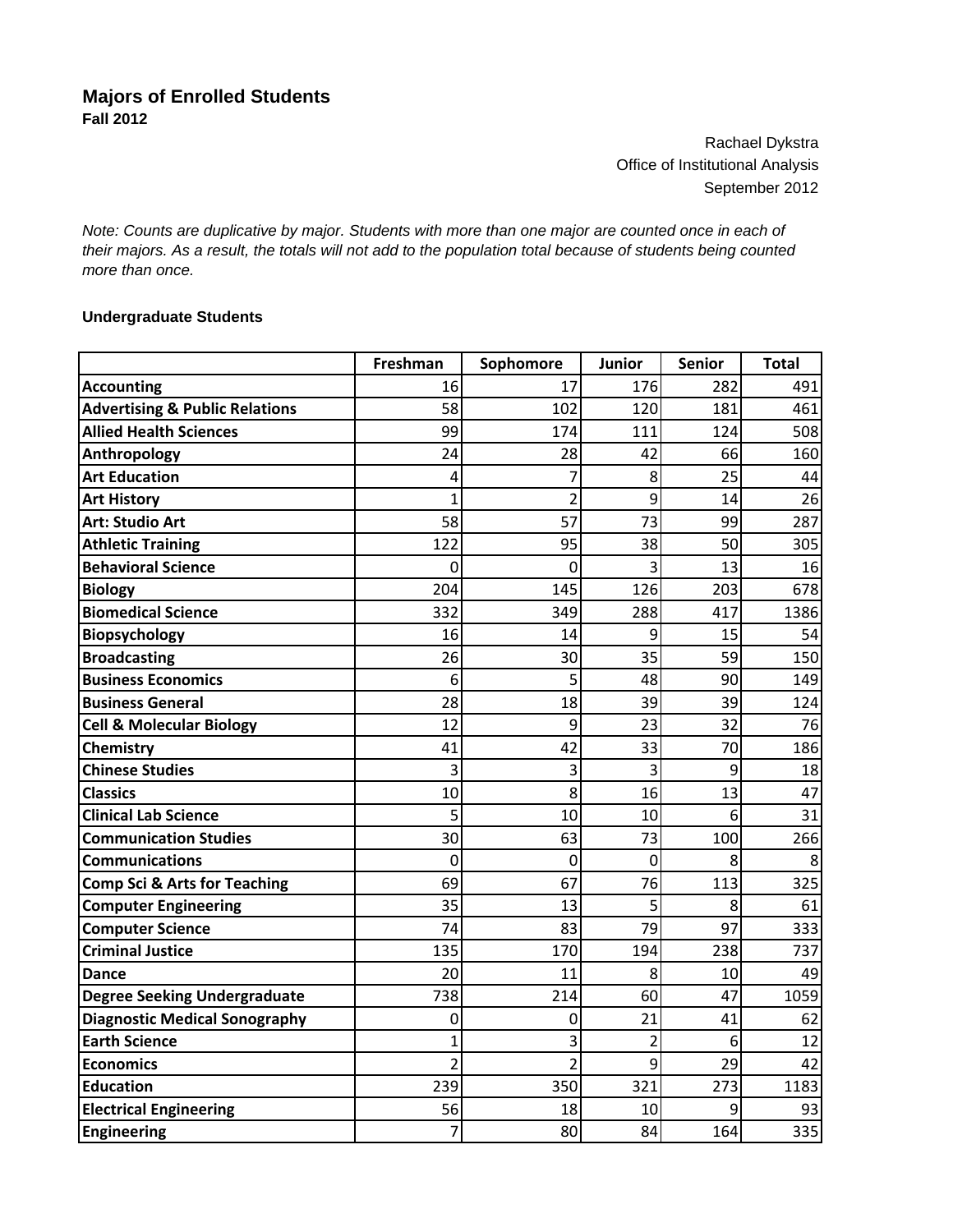|                                       | Freshman       | Sophomore      | Junior         | <b>Senior</b> | <b>Total</b>   |
|---------------------------------------|----------------|----------------|----------------|---------------|----------------|
| <b>English</b>                        | 102            | 141            | 155            | 358           | 756            |
| <b>Exercise Science</b>               | 157            | 218            | 218            | 298           | 891            |
| <b>Film Video</b>                     | 79             | 92             | 97             | 118           | 386            |
| <b>Finance</b>                        | 10             | 7              | 123            | 278           | 418            |
| French                                | 4              | 10             | 11             | 16            | 41             |
| Geography                             | 2              | 6              | 10             | 27            | 45             |
| Geology                               | 7              | 22             | 20             | 30            | 79             |
| Geology-Chemistry                     | 0              | 0              | 0              | 1             | $\mathbf{1}$   |
| German                                | $\overline{2}$ | $\overline{2}$ | 6              | 14            | 24             |
| <b>Group Social Studies</b>           | 40             | 59             | 96             | 225           | 420            |
| <b>Health Communication</b>           | 8              | 21             | 28             | 57            | 114            |
| <b>Health Professions</b>             | 3              | 13             | 87             | 218           | 321            |
| <b>Health Science</b>                 | 0              | 0              | 0              | 2             | $\overline{2}$ |
| <b>History</b>                        | 32             | 47             | 64             | 104           | 247            |
| <b>Hospitality Tourism Management</b> | 56             | 120            | 139            | 176           | 491            |
| <b>Information Systems</b>            | 26             | 34             | 52             | 88            | 200            |
| <b>Integrated Science</b>             | 17             | 29             | 33             | 93            | 172            |
| <b>Interdisciplinary Engineering</b>  | 16             | 3              | $\mathbf 0$    | $\mathbf 0$   | 19             |
| <b>International Business</b>         | 8              | 8              | 28             | 72            | 116            |
| <b>International Relations</b>        | 35             | 42             | 39             | 70            | 186            |
| Journalism                            | 23             | 17             | 23             | 38            | 101            |
| <b>Legal Studies</b>                  | 17             | 29             | 30             | 35            | 111            |
| <b>Liberal Studies</b>                | 1              | 11             | 77             | 149           | 238            |
| <b>Management</b>                     | 9              | 6              | 115            | 276           | 406            |
| <b>Marketing</b>                      | 12             | 16             | 111            | 274           | 413            |
| <b>Mathematics</b>                    | 65             | 98             | 102            | 228           | 493            |
| <b>Mechanical Engineering</b>         | 163            | 84             | 24             | 8             | 279            |
| <b>Medical Laboratory Science</b>     | 1              | $\mathbf 0$    | 9              | 28            | 38             |
| <b>Music</b>                          | 48             | 39             | 49             | 84            | 220            |
| <b>Natural Resources Mgmt</b>         | 23             | 41             | 63             | 85            | 212            |
| <b>Non Degree Undergraduate</b>       | 83             | 4              | 1              | 2             | 90             |
| <b>Nursing</b>                        | 325            | 247            | 235            | 408           | 1215           |
| <b>Occupational Safety/Health Mgt</b> |                | 12             | 12             | 35            | 60             |
| Philosophy                            | 3              | 19             | 26             | 41            | 89             |
| Photography                           | 29             | 28             | 29             | 46            | 132            |
| <b>Physical Education</b>             | 23             | 50             | 77             | 143           | 293            |
| <b>Physics</b>                        | 9              | 13             | 11             | 19            | 52             |
| <b>Political Science</b>              | 47             | 43             | 55             | 75            | 220            |
| <b>Pre-Business</b>                   | 375            | 587            | 245            | 72            | 1279           |
| <b>Pre-Clinical Lab Science</b>       | 2              | 5              | 5              | 4             | 16             |
| <b>Pre-Computer Science</b>           | 0              | 1              | 0              | 1             |                |
| <b>Pre-Economics</b>                  | 3              | 5              | 2              | 0             | 10             |
| <b>Pre-Engineering</b>                | 0              | 3              | 1              | 2             | 6              |
| <b>Pre-Health Science</b>             | 2              | 3              | 1              | 0             | 6              |
| <b>Pre-Liberal Studies</b>            | 0              | 0              | $\overline{1}$ | 0             |                |
| <b>Pre-Med Img/Radiation Sci</b>      | 76             | 119            | 71             | 14            | 280            |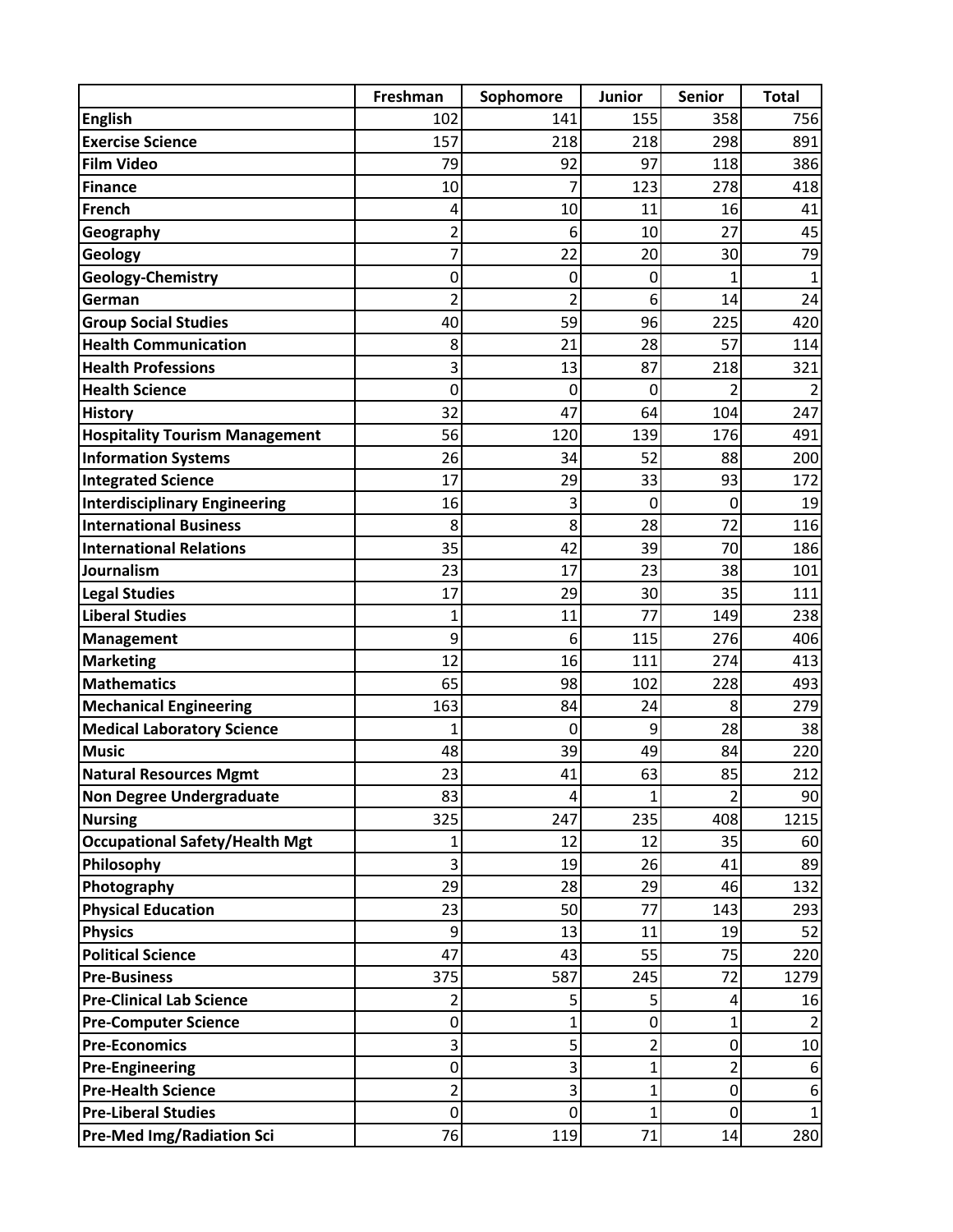|                                           | Freshman | Sophomore | <b>Junior</b> | <b>Senior</b> | Total |
|-------------------------------------------|----------|-----------|---------------|---------------|-------|
| <b>Pre-Med Tech</b>                       | 309      | 146       | 50            | 26            | 531   |
| <b>Pre-Physical Therapy</b>               |          | 0         | O             |               |       |
| <b>Product Dsgn &amp; Mfg Engineering</b> | 11       | 18        |               |               | 41    |
| <b>Psychology</b>                         | 234      | 242       | 306           | 497           | 1279  |
| <b>Public Administration</b>              | 8        | 36        | 40            | 88            | 172   |
| <b>Radiation Therapy</b>                  | 0        | 0         | 9             | 27            | 36    |
| <b>Radiologic &amp; Imaging Sciences</b>  | 0        | 4         |               |               |       |
| <b>Religious Studies</b>                  | 0        |           | 5             |               | 8     |
| <b>Russian Studies</b>                    | 0        | 4         |               | 13            | 17    |
| <b>Social Work</b>                        | 72       | 119       | 146           | 140           | 477   |
| <b>Sociology</b>                          | 12       | 28        | 37            | 67            | 144   |
| <b>Spanish</b>                            | 27       | 34        | 53            | 131           | 245   |
| <b>Special Education</b>                  | 68       | 67        | 76            | 109           | 320   |
| <b>Statistics</b>                         | 12       | 14        | 32            | 35            | 93    |
| <b>Supply Chain Management</b>            | 3        | 0         | 19            | 33            | 55    |
| <b>Theatre</b>                            | 15       | 11        | 11            | 11            | 48    |
| <b>Therapeutic Recreation</b>             | 9        | 25        | 31            | 65            | 130   |
| <b>Women and Gender Studies</b>           |          | 4         | 14            | 21            | 43    |
| <b>Writing</b>                            | 27       | 52        | 52            | 86            | 217   |

## **Graduate Students**

|                                       | <b>Certificate</b> | <b>Masters</b> | <b>Doctrate</b> |
|---------------------------------------|--------------------|----------------|-----------------|
| <b>Accounting</b>                     | 0                  | 82             | 0               |
| <b>Medical &amp; Bioinformatics</b>   | 0                  | 13             | 0               |
| <b>Biology</b>                        | 0                  | 31             | 0               |
| <b>Biomedical Science</b>             | 0                  | 11             | 0               |
| <b>Biostatistics</b>                  | 0                  | 38             | 0               |
| <b>Business General</b>               | 0                  | 214            | 0               |
| <b>Computer Information Systems</b>   | 0                  | 79             | 0               |
| <b>Criminal Justice</b>               | 0                  | 23             | 0               |
| <b>Cell &amp; Molecular Biology</b>   | 0                  | 31             | 0               |
| <b>School Counseling</b>              | 0                  | 46             | 0               |
| <b>Communications</b>                 | 0                  | 48             | 0               |
| <b>Clinical Research Trials Mgt</b>   | 3                  | 0              | 0               |
| <b>Distributed Computing</b>          | 1                  | 0              | 0               |
| <b>Information Systems Management</b> | 2                  | 0              | 0               |
| <b>Software Engineering</b>           | 1                  | 0              | 0               |
| <b>General Education</b>              | 0                  | 203            | 0               |
| <b>Educational Leadership</b>         | 0                  | 306            | 0               |
| <b>Educational Technology</b>         | 0                  | 45             | 0               |
| <b>Engineering</b>                    | 0                  | 51             | 0               |
| <b>English</b>                        | 0                  | 27             | 0               |
| <b>Health Administration</b>          | 0                  | 50             | 0               |